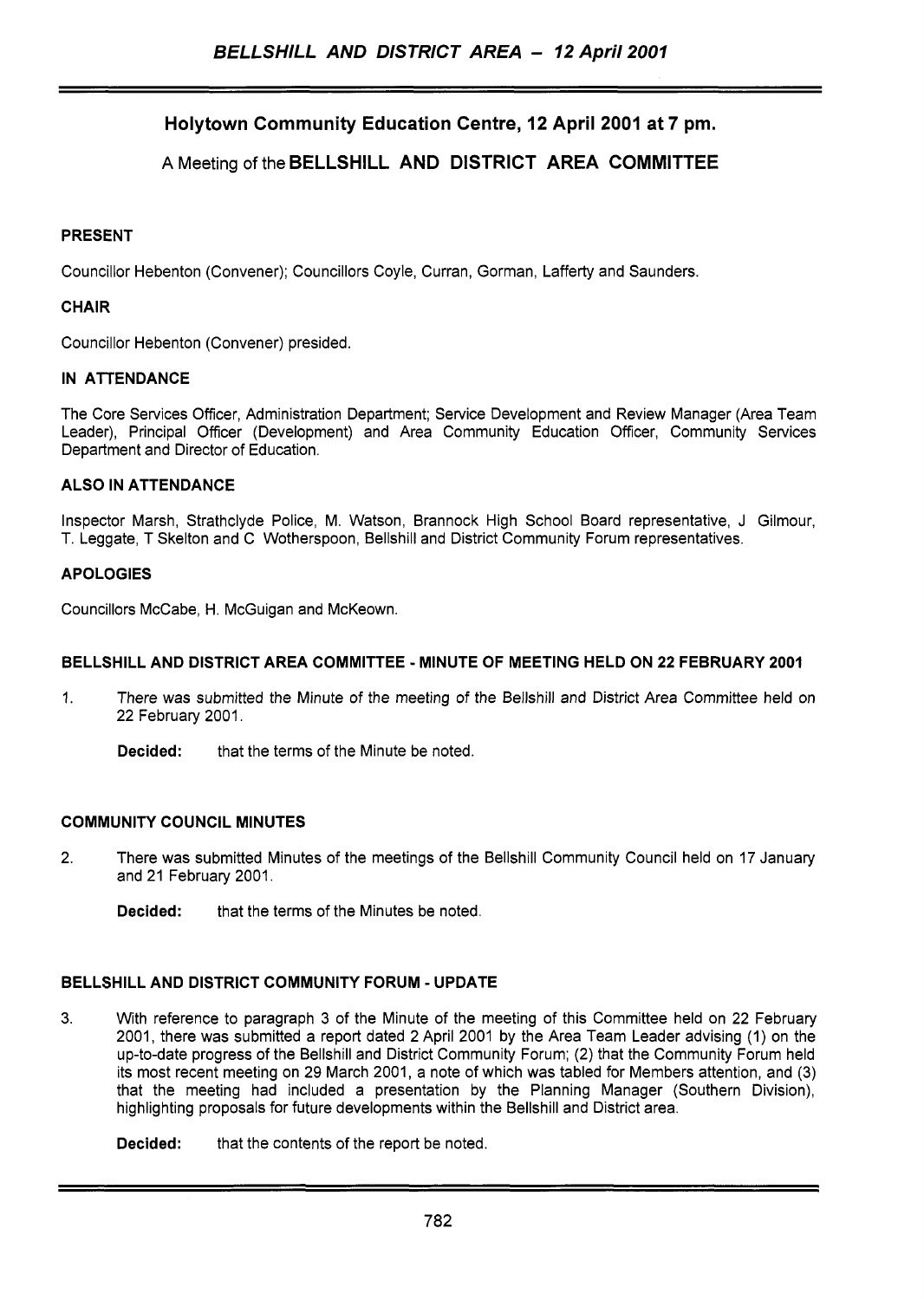## **COMMUNITY GRANTS SCHEME** - **CONSIDERATION OF APPLICATIONS**

- 4. With reference to paragraph 7 of the Minute of the meeting of this Committee held on 22 February 2001, there was submitted a report dated 28 March 2001 and a schedule of applications (tabled) by the Director of Community Services detailing applications for Community Grants covering more than one Area Committee boundary together with continued and new applications specific to the Bellshill and District Area Committee.
	- **Decided:** that subject to receipt of any outstanding information, the applications for Community Grants be dealt with as follows:-

### **(1) APPLICATIONS COVERING MORE THAN ONE AREA COMMITTEE BOUNDARY**

#### **(a) CONTINUED APPLICATIONS**

| <b>Group/Grant Requested</b>                                                                                              | <b>Purpose of Application</b>                                                 | <b>Decision</b> |
|---------------------------------------------------------------------------------------------------------------------------|-------------------------------------------------------------------------------|-----------------|
| <b>Strathcarron Hospice Charity Shop</b><br>(CG00/01-344) - £2,000 (previously<br>awarded £610)                           | To assist with the costs of rent.                                             | Nil award       |
| One Way Group (CG00/01-345) -<br>£2,000 (previously awarded £125)                                                         | To assist with purchase of recording<br>equipment, tapes and CD's.            | Nil award       |
| The Barn Amateur Boxing Club<br>(CG00/01-445) - £2,000                                                                    | To assist with purchase of equipment.                                         | Nil award       |
| Jack and Jill Support Group<br>(CG00/01-488) - £2,000 (previously<br>awarded £480)                                        | To assist with cost of taking families<br>away to holiday centre.             | Grant £100      |
| Carfin Parish Church<br>(CG00/01-533) - £700 (previously<br>awarded £150)                                                 | To assist with purchase of folding<br>tables.                                 | Nil award       |
| No. 7 (Bellshill) Platoon Army Cadets<br>(CG00/01-549) - £300 (previously<br>awarded £75)                                 | To assist with purchase of football<br>strips.                                | Nil award       |
| Scottish European Boxing Hall of<br><b>Fame Steering Committee</b><br>(CG00/01-551) - £1,420 (previously<br>awarded £200) | To assist with start up costs,<br>stationery, telephone and hall lets.        | Nil award       |
| Coatbridge Indoor Bowling Club<br>Senior Section (CG00/01-552) - £250<br>(previously awarded £50)                         | To assist with costs of closing social<br>event and prizes for competitions.  | Nil Award       |
| Dyslexia Scotwest (CG00/01-553) -<br>£2,000 (previously awarded £280)                                                     | To assist with costs of help and<br>support service and awareness<br>raising. | Nil award       |
| <b>Bellshill Salvation Army Band</b><br>(CG00/01-554) - £400 (previously<br>awarded £125)                                 | To assist with purchase of folders for<br>Band's music.                       | Grant £50       |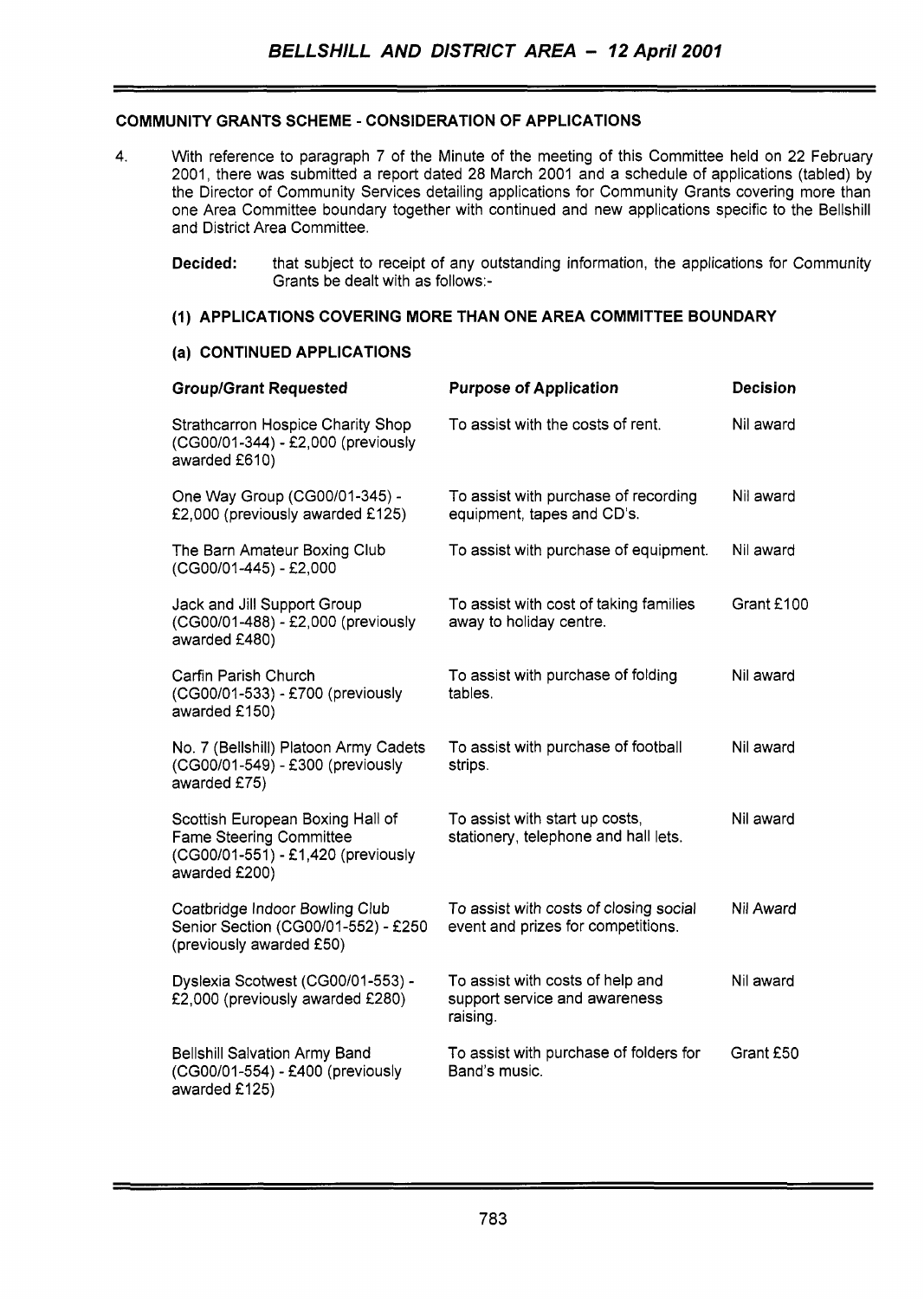| <b>Group/Grant Requested</b>                                                                         | <b>Purpose of Application</b>                                                                     | <b>Decision</b>                        |
|------------------------------------------------------------------------------------------------------|---------------------------------------------------------------------------------------------------|----------------------------------------|
| Cleland Church of Scotland Choir<br>(CG00/01-555) - Unknown<br>(previously awarded £175)             | To assist with general running costs.                                                             | Nil award                              |
| The Nickelodeons Concert Group<br>(CG00/01-556) - £800 (previously<br>awarded £90)                   | To assist with purchase of new<br>equipment and travel expenses.                                  | Nil award                              |
| Motherwell United YMCA<br>(CG00/01-602) - £2,000 (previously<br>awarded £200)                        | To assist with cost of providing<br>disabled entrance and adapting<br>reception area.             | Nil award                              |
| Motherwell United YMCA<br>(CG00/01-603) - £2,000 (previously<br>awarded £100)                        | To assist with cost of refurbishing<br>toilets and shower room.                                   | Nil award                              |
| Motherwell United YMCA<br>(CG00/01-604) - £2,000 (previously<br>awarded £50)                         | To assist with costs of altering kitchen<br>with appliances that meet<br>environmental standards. | Nil award                              |
| Cumbernauld and Kilsyth District<br>Youth League (CG00/01-608) -<br>£2,000 (previously awarded £245) | To assist with costs of taking boys to<br>football tournament in Holland.                         | Nil award                              |
| Motherwell and District Women's Aid<br>(CG00/01-609) - £1,500 (previously<br>awarded £673)           | To assist with costs of developing a<br>landscaped refuge garden.                                 | Nil award                              |
| Motherwell YMCA Out of School<br>Care (CG00/01-692) - £2,000<br>(previously awarded £50)             | To assist with purchase of computer<br>equipment and staff training costs.                        | Nil award                              |
| Holytown Beer and Wine Circle<br>(CG00/01-693) - £400 (previously<br>awarded £40                     | To assist in paying for travel costs.                                                             | Grant £100                             |
| Wishaw Girls' Football Club<br>(CG00/01-697) - £1,500 (previously<br>awarded £350)                   | To assist with purchase of equipment<br>and admin costs.                                          | Nil award                              |
| Royal Marines Association<br>(CG00/01-699) - £300 (previously<br>awarded £100)                       | To assist with hire of coaches, general<br>secretarial expenses and postage.                      | Nil award                              |
| Senior Eco Warriors (CG00/01-701) -<br>£570 (previously awarded £50)                                 | To assist with transport, catering and<br>expenses.                                               | Nil award                              |
| Senior Citizens' and Lunch Club<br>(CG00/01-702) - £500 (previously<br>awarded £200)                 | To assist with cost of two summer<br>outings.                                                     | Continued for further<br>consideration |
| Motherwell United Services Over 60<br>Club (CG00/01-704) - £400<br>(previously awarded £200)         | To assist with cost of transport and<br>meals.                                                    | Nil award                              |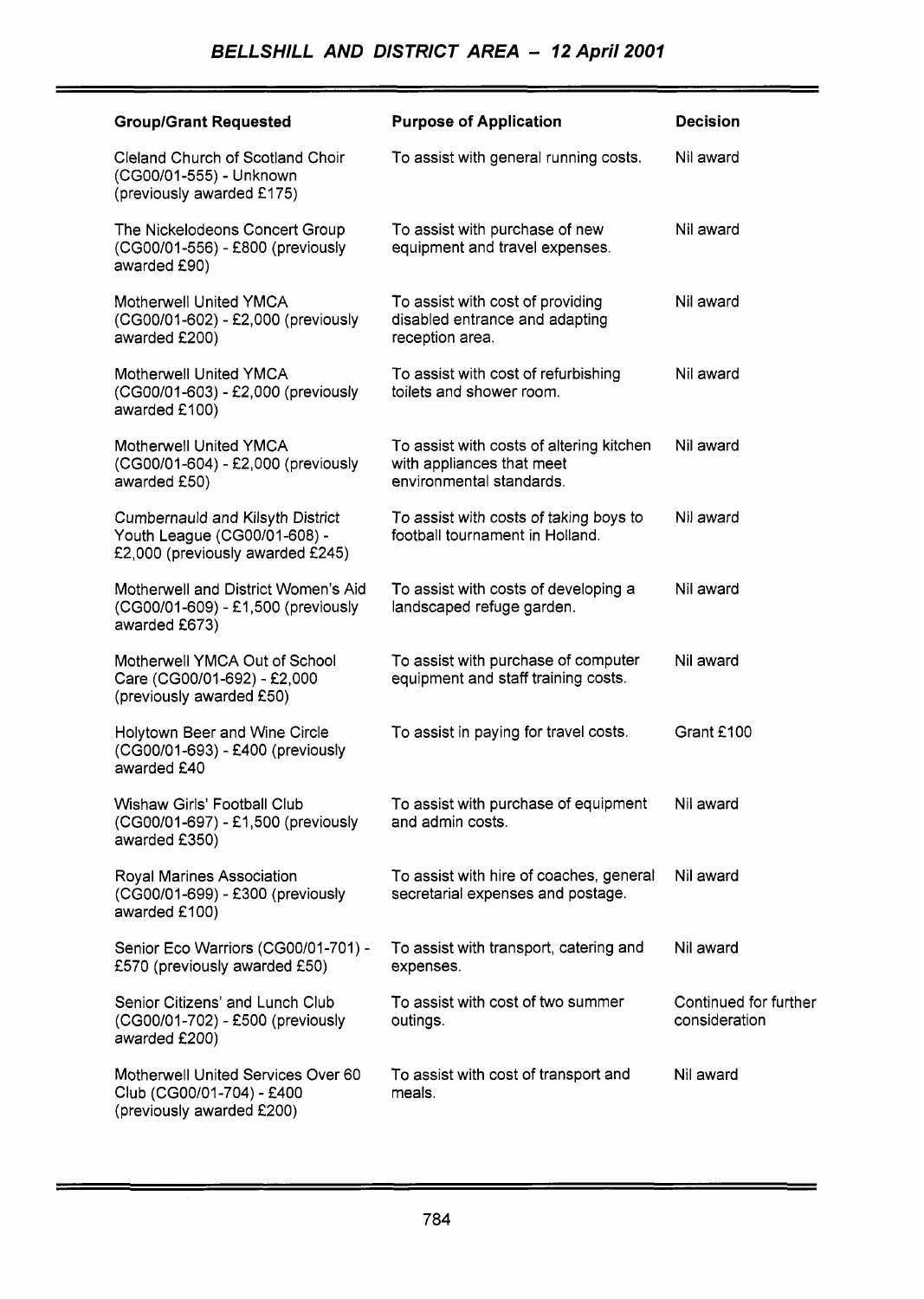## **(b) NEW APPLICATIONS**

| <b>Group/Grant Requested</b>                                          | <b>Purpose of Application</b>                                                             | <b>Decision</b>                        |
|-----------------------------------------------------------------------|-------------------------------------------------------------------------------------------|----------------------------------------|
| Villa Park Boys' Club (CG01/02-2) -<br>£300                           | To assist with purchase of tops for<br>training purposes.                                 | Continued for further<br>consideration |
| Menopause Research and<br>Information Service (CG01/02-4) -<br>£1,500 | To assist with costs of advertising and<br>printing of information packs and<br>leaflets. | Continued for further<br>consideration |
| (2) APPLICATIONS SPECIFIC TO BELLSHILL AND DISTRICT AREA COMMITTEE    |                                                                                           |                                        |

## **(a) CONTINUED APPLICATIONS**

| <b>Group/Grant Requested</b>                                                                                      | <b>Purpose of Application</b>                                                               | <b>Decision</b>                                          |
|-------------------------------------------------------------------------------------------------------------------|---------------------------------------------------------------------------------------------|----------------------------------------------------------|
| New Stevenston Nursery Support<br>Group (CG00/01-565) - £400<br>(previously awarded £71)                          | To assist with start up costs and<br>purchase of equipment.                                 | Nil award                                                |
| Newarthill Parish Church<br>(CG00/01-566) - £2,000 (previously<br>awarded £250)                                   | To assist with cost of extension to<br>church hall for kitchen and toilets.                 | Grant £575 and<br>continued for further<br>consideration |
| Unitas Court Housing Association<br>(CG00/01-588) - £200                                                          | To assist with costs of plants and<br>shrubs to fill tubs in complex.                       | Grant £200                                               |
| Viewpark Lunch Club (Old Peoples<br>Welfare Club) (CG00/01-589) -<br>£377.20                                      | To assist with costs of meals, travel,<br>cleaning materials and photocopying.              | Continued for further<br>consideration                   |
| Holy Family PTA (CG00/01-591) -<br>£500 (previously awarded £400)                                                 | To assist with purchasing computer for<br>school library.                                   | Grant £75                                                |
| Enable, Bellshill and District Branch<br>(CG00/01-614) - £350 (previously<br>awarded £135)                        | To assist with costs of hall rent.                                                          | Grant £25 and<br>continued for further<br>consideration  |
| Newarthill Children's Gala Day<br>Association (CG00/01-615) - £1,000                                              | To assist with costs to renew<br>costumes, floats and vehicle hire.                         | Nil award                                                |
| Mossend Primary School Board<br>(CG00/01-616) - £400 (previously<br>awarded £300)                                 | To assist with costs of promoting<br>school projects and financing new<br>equipment.        | Grant £100                                               |
| <b>Bellshill and District Retired Miners</b><br>NUM Scotland (CG00/01-651) -<br>Unknown (previously awarded £100) | To assist with costs of transport.                                                          | Grant £50 and<br>continued for further<br>consideration  |
| <b>Burnhead Parents' Association</b><br>(CG00/01-660) - £1,000                                                    | To assist with costs of sports<br>equipment, playground equipment,<br>trips and bike racks. | Continued for further<br>consideration.                  |

i,